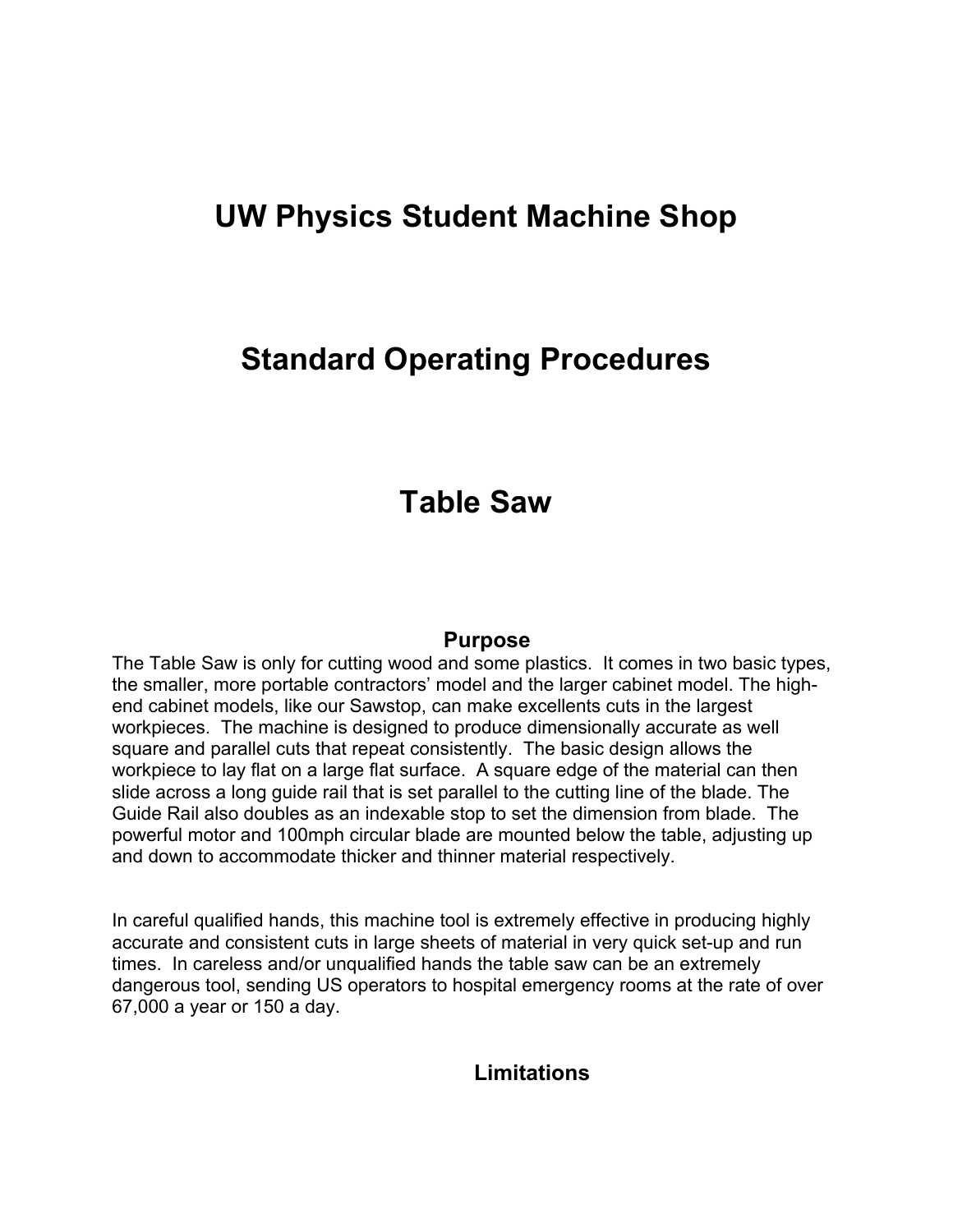- The main limitation with this tool is the danger it presents for even a split second of careless or unqualified operation. For this reason, the UW Physics Dept Student Shop keeps the power switch padlocked in the off position. This forces would-be operators to convince the shop management or other highly-skilled Instrument Makers that they are qualified.
- The special danger of the Table Saw lies in the machine's tendency to **"Kickback"** the workpiece from the saw blade. Kickback of a workpiece can occur in several different ways. It can launch a workpiece like a projectile with tremendous force. Even worse, kickback can rotate and raise the workpiece onto the top of the blade. This happens in the blink of an eye, often taking the operator's fingers through the spinning blade.
- Kickback can be controlled in three ways: 1) Use a Riving Knife or Splitter to hold the workpiece below the top of the blade. 2) Maintain a parallel relationship between the rail and blade to avoid pinching. 3) Watch that the workpiece is not rotating upward away from the rail, riding up to top of the blade wheel.
- Always use a proper push stick.

**As always, whenever you have any doubt regarding the safe operation of Student Shop equipment, find the Shop Instructor or another Instrument Maker and ask before you act**.

### **Hazards**

There are a number of particular hazards associated with the operation and use of tool, including but not limited to:

- **Kickback: Please read above sections carefully**
- Stand slightly off to one side to stay out of the likely direction of launching workpiece.
- Amputation/Mutilation: GLOVES SHOULD NEVER BE WORN while operating Table Saw. The blade is moving with enough speed and force to remove a small part of a hand and suck it into the inner moving parts. The glove however would likely mean the entire hand, and then arm, going with it.
- Loose long hair, clothing, jewelry, lanyards, etc should also never be worn while operating this machine for the same reason. Protect your hair and face and protect your neck.
- Make sure that all safety features are in place and are in working condition. The Riving Knife should be in place.
- Dust: Dust generation produced from the abrasive surface and machining of the workpiece may present physical and health hazards. Minimization practices may